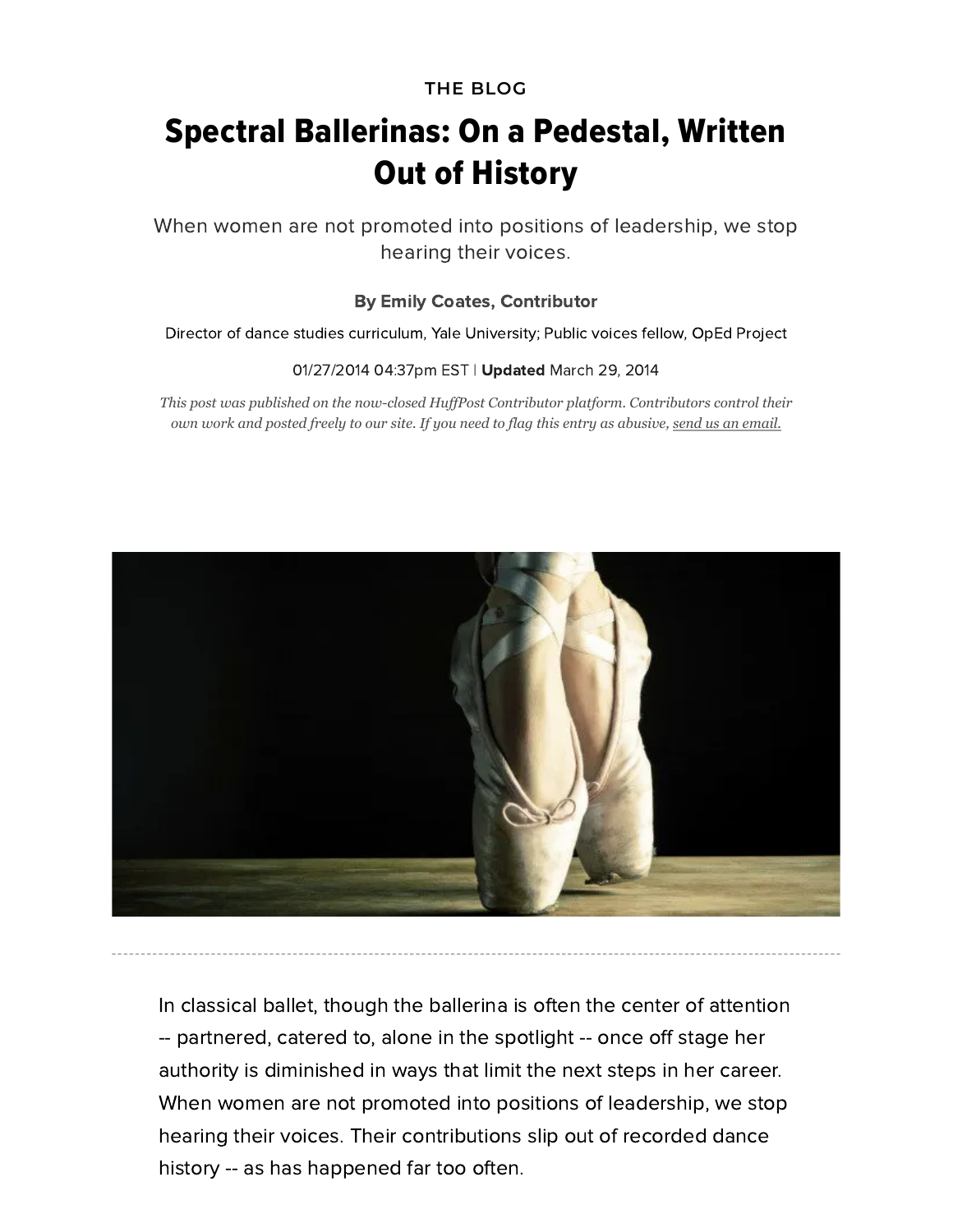It's true that a recent New York Times [article](http://www.nytimes.com/2013/11/21/arts/dance/ballet-dancers-as-brands.html?pagewanted=1&_r=1) on ballet dancers branding their images seems to point toward a changing balance of power between dancers and artistic directors. Lending a measure of hope for women's ability to make a mark in the history books, ballet star Natalia Osipova, a dancer in Britain's Royal Ballet, her fourth troupe in two years, is leading this new way -- she is now more a free agent, like a football player. Yet her story is still an anomaly. There remains a gap -- comparable to the ballet world's version of the 1 percent -- between how the contributions of men and women in ballet are perceived. As a consequence, the men reliably rise into leadership positions, while the majority of the women tend to disappear.

Joy Womack, a 19-year-old American and former dancer with Russia's Bolshoi Ballet, recently made international news when she leveled accusations of pay-to-dance financial extortion at the company and quit. She has remained in Russia to dance with another company, ready to face any backlash for speaking out. Before she went public, she felt invisible. As a senior ballerina described Womack to the Los Angeles Times: "...she [practically](http://www.latimes.com/entertainment/arts/culture/la-et-cm-bolshoi-ballet-bribe-joy-womack-20131120,0,7437189.story#axzz2m8UXmA7t) turned into a kind of ghost..."

It can be difficult to break the stereotype of ballerina as object, as coverage of a sensational crime in that same company has illustrated. During the trial of Pavel Dmitrichenko, sentenced to six years in jail for his involvement in a brutal acid attack on Bolshoi artistic director Sergei Filin, a ballerina emerged in a role worthy of a dramatic ballet.

At the time of the attack, Bolshoi soloist Dmitrichenko was the boyfriend of fellow dancer Anzhelina Vorontsova, and newspaper stories reported that Dmitrichenko had been angry that Filin had not given the ballerina, once Filin's protégée, star parts. In a rare interview in [Time](http://world.time.com/2013/03/06/exclusive-interview-did-this-bolshoi-ballerina-inspire-an-acid-attack/) last February, when Vorontsova spoke for herself, she ascribed problems in her career to feuding between Filin and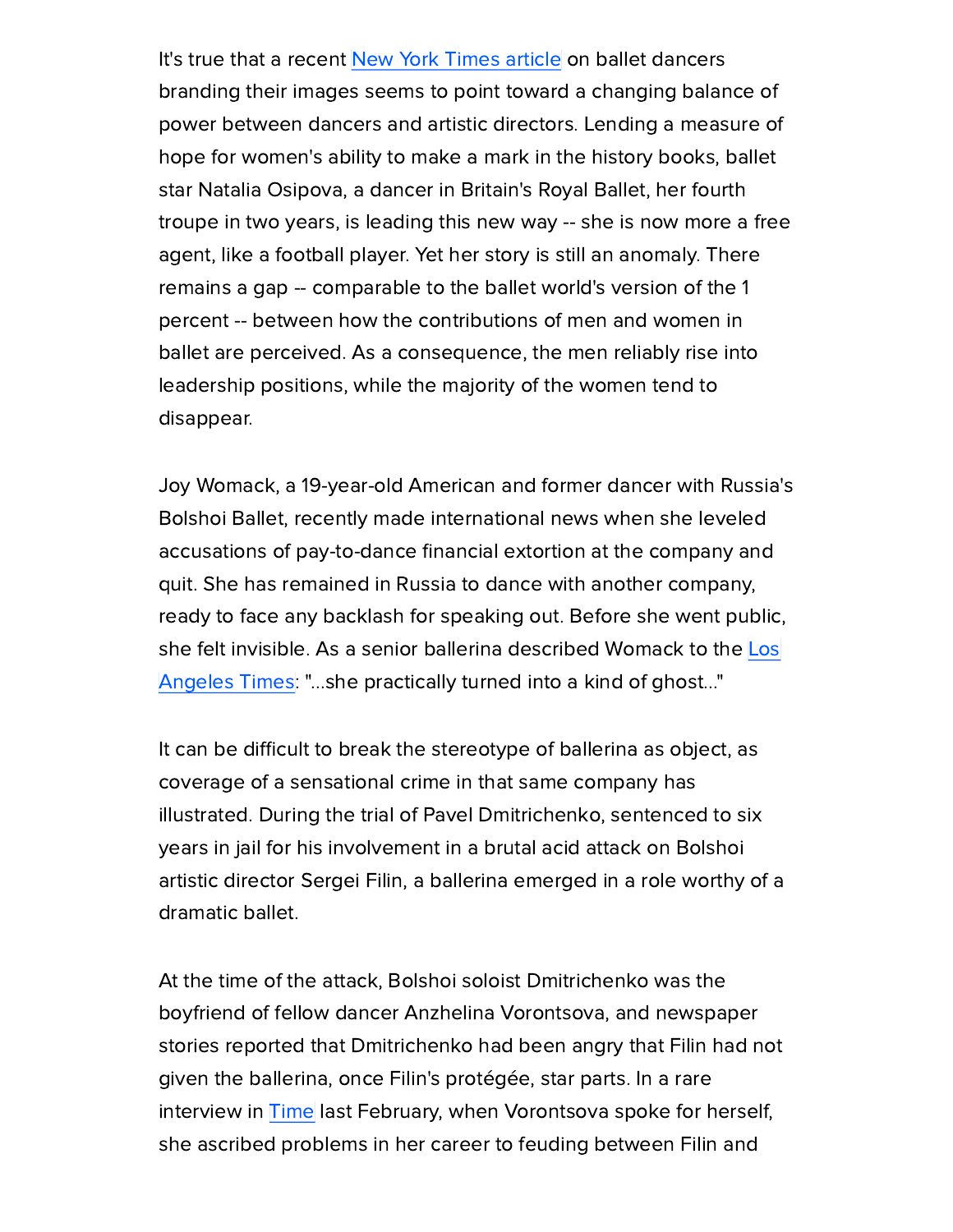her Bolshoi teacher and mentor Nikolai Tsiskaridze. She called Tsiskaridze a "living genius," and said, "I am prepared to suffer a lot for the honor of working with him." Though she was never charged or connected to the crime, Vorontsova's life and career have been tainted by an orbit of men taking charge.

In the New York Times, Russian ballet scholar Vadim Gayevsky described her situation in another way: "No one ever asks her," he said. "They decide everything for her." Vorontsova declined to be interviewed after Dmitrichenko confessed to the crime. In the meantime, after being dismissed from the Bolshoi, Tsiskaridze has risen again, through his recent appointment to acting director of the Vaganova Ballet Academy in St. Petersburg.

Some may argue that Vorontsova is less important in the story of the Bolshoi scandal. I think her voice -- or lack thereof -- actually is the story.

Even the most outstanding women can become invisible in the archive that shapes perceptions of women in dance. I teach 20thcentury dance history at Yale. A main theme in the course is recovery projects: dance scholars engaged in reclaiming voices -- usually those of women and minorities -- whose contributions are more significant than critics and historians originally recognized. Dance scholar Lynn Garafola has written eloquently about pre-World War I female soloists Natalia Trouhanova and Ida Rubinstein, whose careers have been forgotten, despite accomplishments celebrated in their lifetimes.

One hundred years later, the exclusions come in new forms. I learned something surprising while preparing my lecture notes for a unit on the Ballet Russe: the last name of the great Russian dancerchoreographer "Nijinsky." passes spell check. The last name of his sister Bronislava "Nijinska" -- an important choreographer in her own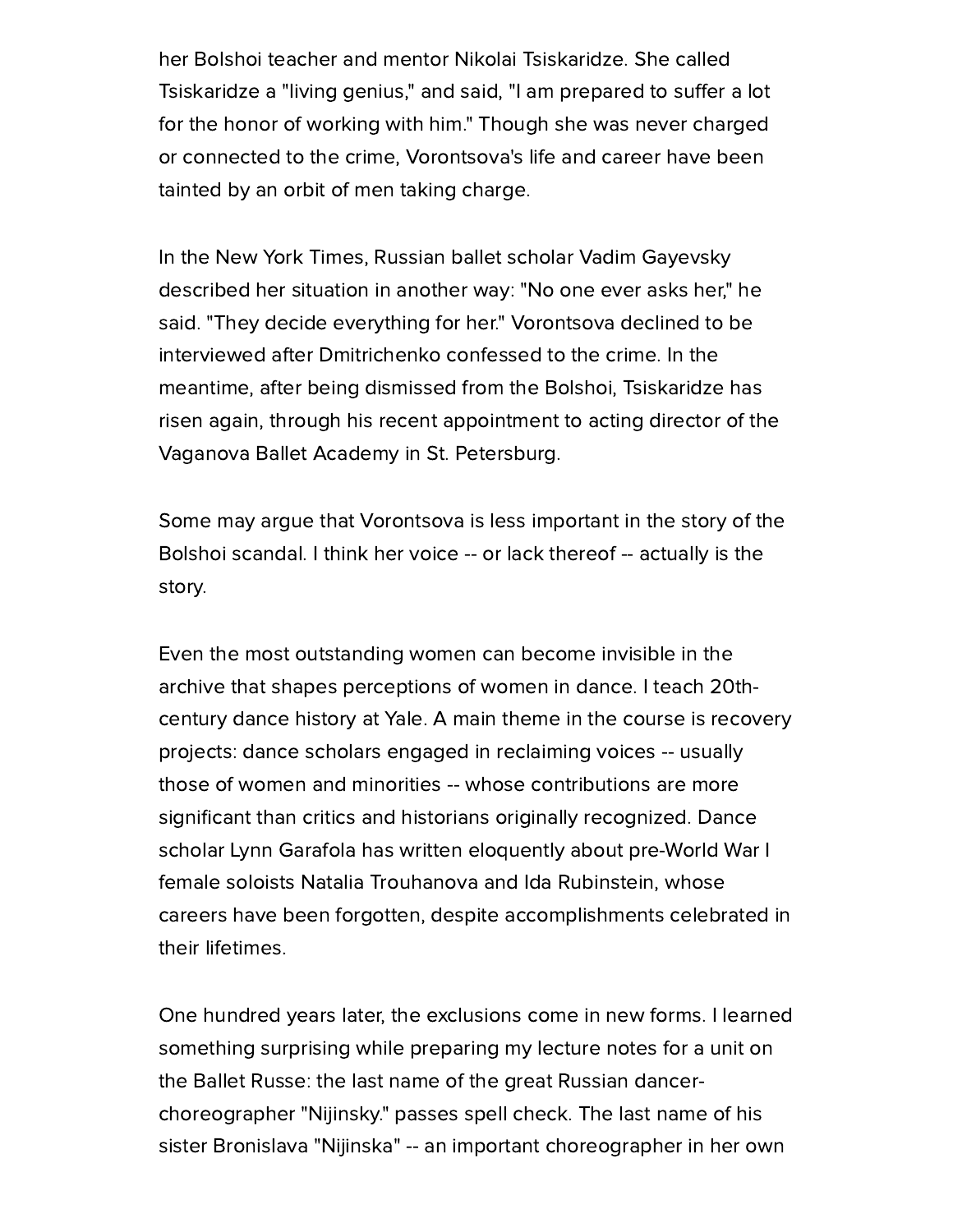right -- does not. That glaring red underline, spell check's mark of non-recognition, is a metaphor for how the women in ballet history tend to be viewed.

To be sure, we celebrate the great interpreters, from Anna Pavlova and Margot Fonteyn to Maria Tallchief, Suzanne Farrell, and beyond. And through their interpretive virtuosity, these artists have wielded aesthetic influence. But the question of what else they might have accomplished had they directed major companies is unanswerable, because it never happened. (Pavlova, Tallchief and Farrell simply went ahead and founded companies of their own.)

Decades later, the situation noticeably persists. Between 1992 and 1998, I danced with New York City Ballet -- a company far more stable than the Bolshoi. Among the dancers in the company then, a significantly higher number of men have gone on to choreographic careers and appointments to direct major ballet institutions. Among the principal women, Lourdes Lopez now directs Miami City Ballet and Wendy Whelan is establishing a solo career in contemporary dance. Other women in that talented group rarely appear in the press -- that invisibility is not a reflection of their abilities. The men are doing thoughtful work; Peter Boal, artistic director of Pacific Northwest Ballet, has even organized [programs](http://www.theguardian.com/stage/dance-blog/2013/nov/21/dance-news-russian-ballet-women-choreographers) to feature female choreographers.

In 2010, Dance Magazine reported that men lead all of the top-tier companies with budgets over \$7 million. Lopez's arrival hardly balances the scale. While more women have led ballet institutions abroad, the issues cross international lines. Luke Jennings this year asked in The [Guardian:](http://www.theguardian.com/stage/2013/apr/28/women-choreographers-glass-ceiling) "Sexism in Dance: Where are all the female choreographers?"

The complex answer is that the relationship between young female dancers and male company directors positions the man as a mix of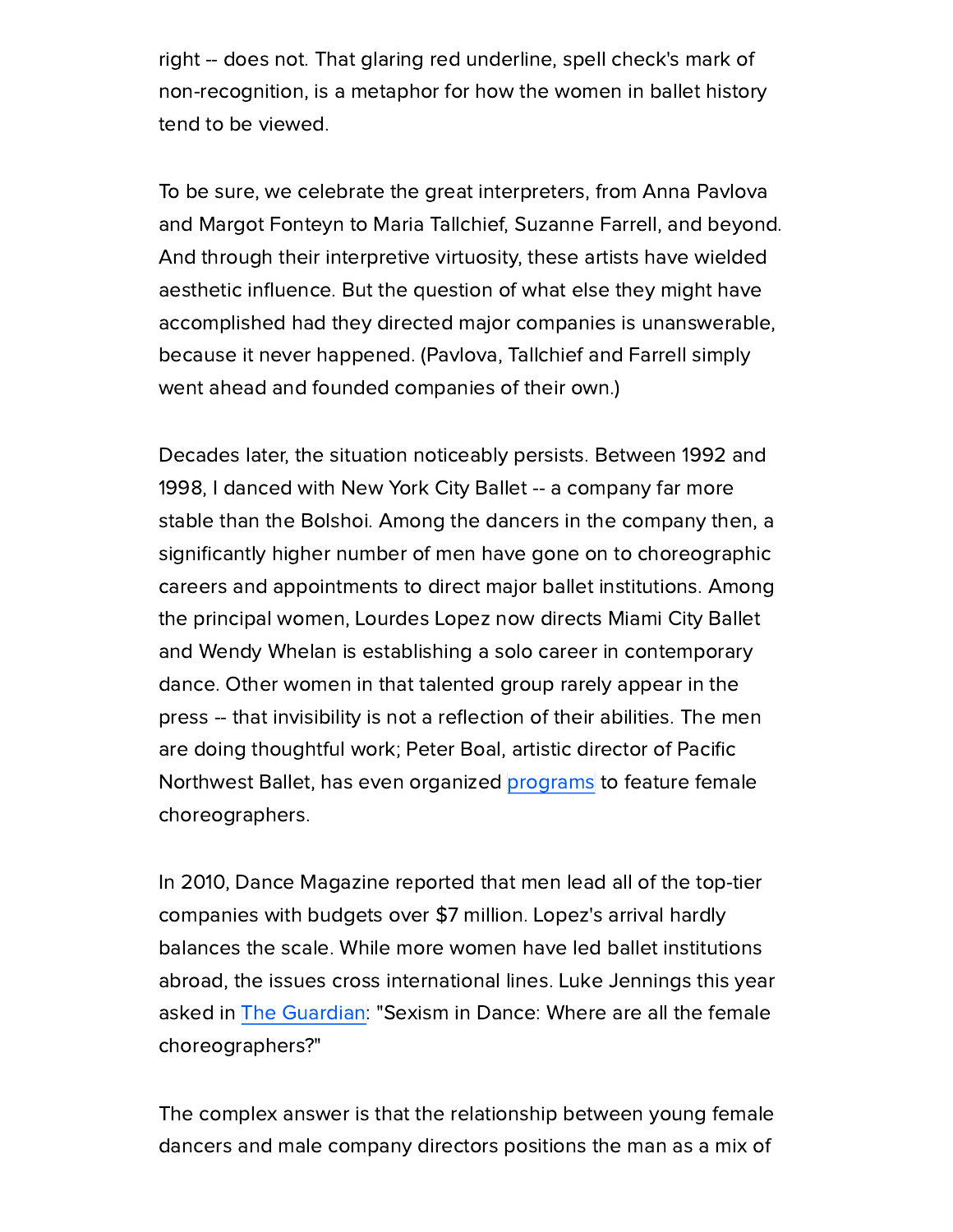father figure, lover and the mutually created illusion that he is an allknowing god. This relationship affects the sense of self and voice - at its best it shapes and supports it; at its worst it chips away at and degrades it. Women tend not to be cultivated as leaders. The very definitions of "director" and "ballerina" sit in uneasy conflict. One well-meaning teacher from whom I sought counsel disregarded my own ambitions, and instead assured me: "Your boyfriend is going to fly." I left the ballet world soon after for modern dance, which isn't utopia but it is still more egalitarian.

Many of the prominent female modern dance choreographers of the 20th century wrote their own accounts, and in doing assured their voices would be part of the historical record. Ruth St. Denis, Katherine Dunham, Martha Graham, Twyla Tharp, Yvonne Rainer and others marshaled the power of writing not necessarily for short-term gain, but with a long-range view toward preserving their perspective in the archive. We have less of a paper trail from George Balanchine and other major male choreographers partly because, I believe, they trusted they would be seen and heard.

One solution is an increased diversity of critical voices, including more ballet artists writing honestly, openly and thoughtfully about the form. Another solution is a concerted effort to change the 19thcentury values that keep ballet companies apart from the social progress that surrounds them. As a celebrated female choreographer once told me, "ballet is the last bastion of patriarchy in this country."

To address this issue, I'm suggesting not only that we nurture more female choreographers, although that's important, but also that we skip straight to more aggressive measures, including leadership training for the women of the ballet and more active diversity initiatives. Re-think the structures that anoint single, powerful gatekeepers to careers and aesthetic innovation. One of the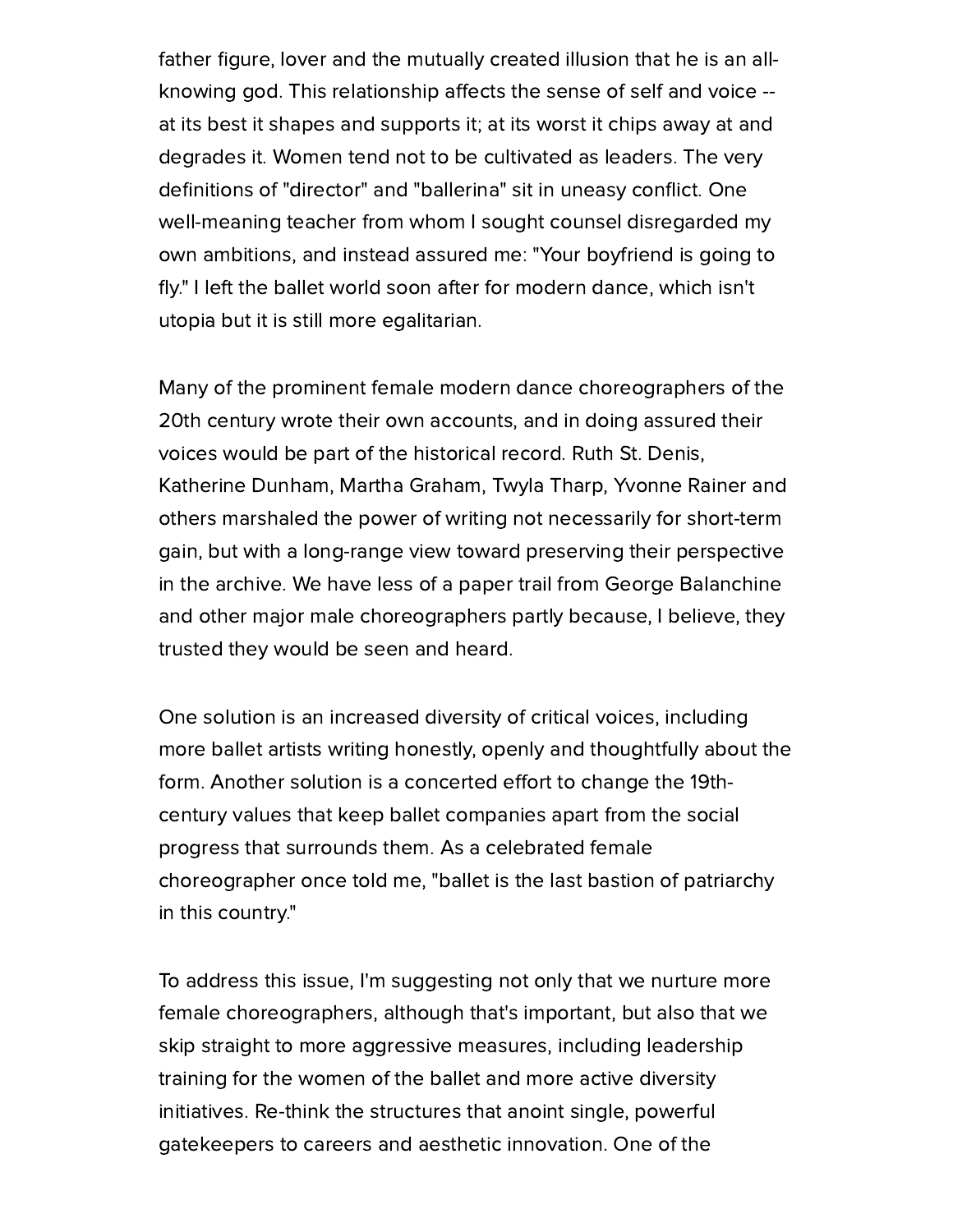companies undertaking such self-reflective measures is Ballet Memphis, led by founder Dorothy Gunther Pugh, for whom I cocreated a piece with Lacina Coulibaly in 2010.

Ballet in the United States is searching for new audiences and relevance partly because of these antiquated institutional structures carried forward through generations. Ballet's leading tastemakers come from such a slim percentage of society that a broad demographic does not see itself or its concerns represented in the art form. I'm not arguing for socially conscious art, but rather more socially conscious leadership, which means widening the perspectives that will contribute to envisioning ballet in the 21st century.

After I left NYCB, I joined Mikhail Baryshnikov's intimate ensemble, White Oak Dance Project, which led to my first encounter with the work of Yvonne Rainer, Trisha Brown, Lucinda Childs and many others. Choreography authored by women does not have a single shared characteristic -- instead, the work collectively presented me with a range of options, by turns conceptual, full-bodied and slyly political. Through performing their work, I learned what it means to be a creating artist and have an intelligent voice as a woman in dance.

French choreographer Angelin Preljocaj said in a recent interview that he had been fascinated by the concept of "spectral evidence" while creating his newest piece for New York City Ballet. Preljocaj makes work about women, or more specifically, the violence enacted upon women and their survival strategies in the face of it. True to his ongoing concern for women's stories, he may have been picking up on the unrealized talent haunting the ballet -- the voices of artists such as Vorontsova, Womack, the New York City Ballet women of the 1990s and countless others.